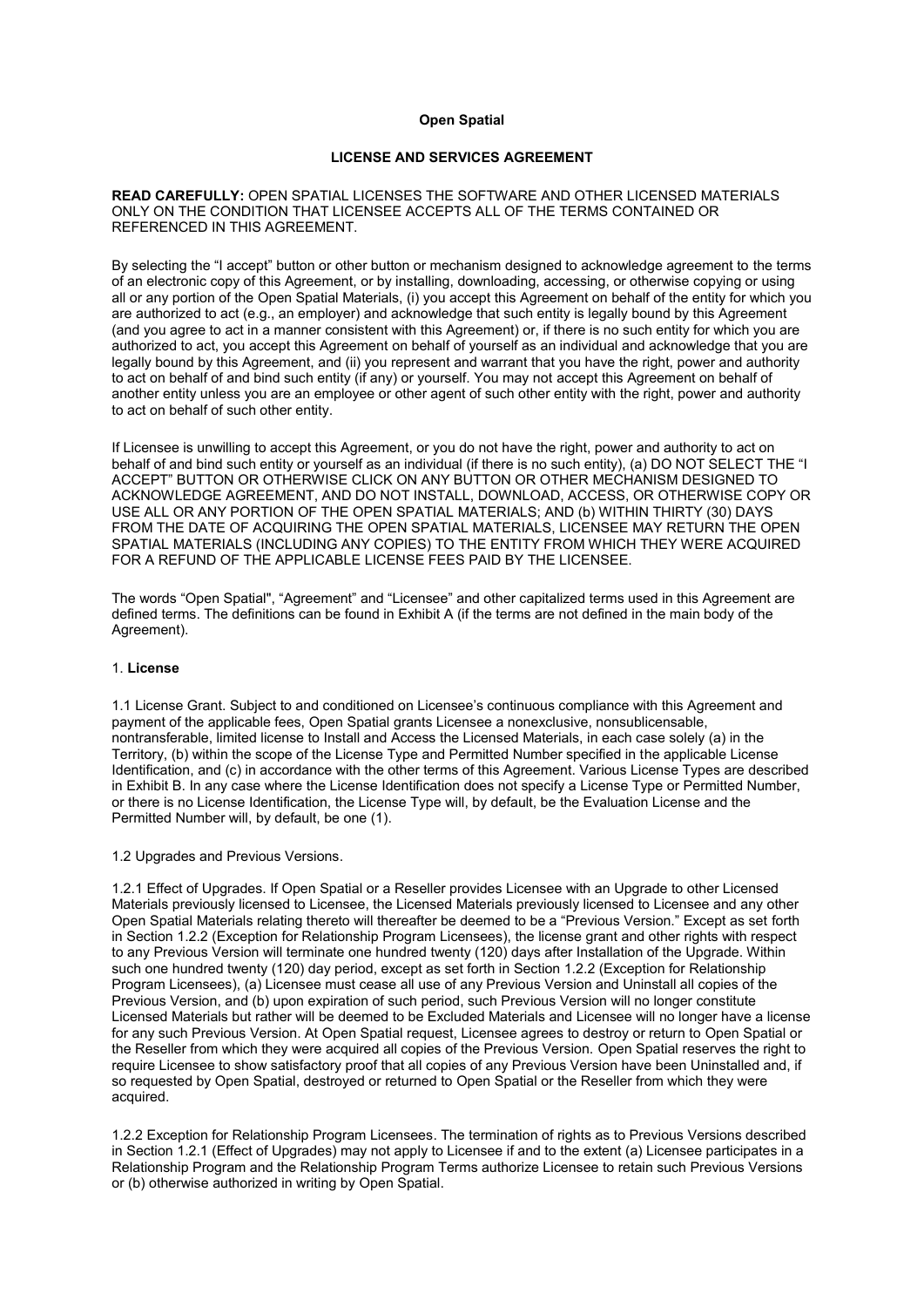1.3 Additional Terms. The Licensed Materials (or portions thereof) may be subject to terms (e.g., terms accompanying such Licensed Materials or made available in connection with ordering, installing, downloading, accessing, using or copying such Licensed Materials) that are in addition to or different from the terms set forth in this Agreement, and Licensee agrees to comply with such terms.

1.4 Other Materials. If Open Spatial provides or makes available to Licensee any additional materials associated with the Licensed Materials, including any corrections, patches, service packs, updates or upgrades to, or new versions of, the Licensed Materials (including Upgrades) or any Supplemental Materials or User Documentation for the Licensed Materials, (a) such additional materials may include or be subject to other terms in addition to or different from the terms set forth in this Agreement (including, without limitation, additional or different fees, license terms, or restrictions on use), and Licensee agrees to comply with such terms, or (b) if there are no other terms for such additional materials, they will (except as otherwise provided by Section 1.2 (Upgrades and Previous Versions)) be subject to the same terms (including, without limitation, the licenses, applicable License Type and Permitted Number, and other terms of this Agreement) as the Licensed Materials to which such additional materials apply. In no event will the foregoing result in any rights with respect to Excluded Materials.

1.5 Authorized Users. Licensee may permit the Licensed Materials to be Installed and/or Accessed only by Licensee's Personnel (except as otherwise designated in the applicable License Type), and any such Installation or Access will be subject to any other requirements imposed by this Agreement and the applicable License Type and Permitted Number. Licensee will be responsible for compliance with this Agreement by Licensee's Personnel and any other persons who may have Access to the Open Spatial Materials through Licensee (whether or not such Access is authorized by Open Spatial or within the scope of the applicable License Type and Permitted Number).

1.6 Third-Party Licensed Materials. The Open Spatial Materials may contain or be accompanied by third-party software, data or other materials that are subject to and provided in accordance with terms that are in addition to or different from the terms set forth in this Agreement. Such terms may be included or referenced in or with such third-party software, data or other materials (e.g., in the "About box") or on request to Open Spatial. Licensee agrees to comply with such terms. In addition, Licensee will take sole responsibility for obtaining and complying with any licenses that may be necessary to use third-party software, data or other materials that Licensee uses or obtains for use in conjunction with the Licensed Materials. Licensee acknowledges and agrees that Open Spatial has no responsibility for, and makes no representations or warranties regarding, such third-party software, data or other materials or Licensee's use of such third-party software, data or other materials.

1.7 Relationship Programs. Open Spatial may offer to Licensee, and (if so) Licensee may participate in one (1) or more Relationship Programs applicable to the Licensed Materials licensed to Licensee under this Agreement (and such Relationship Programs may include rights in addition to or different from those set forth in this Agreement). Any Relationship Programs are subject to Open Spatial terms therefor, which terms are set forth in the applicable Relationship Program Terms. Licensee agrees that if it requests, accepts, or makes use of any Relationship Program, Licensee will be bound by such terms, as they may be modified from time to time in accordance with the applicable Relationship Program Terms (and such terms, as so modified from time to time, are a part of and incorporated by reference into this Agreement), and Licensee agrees to comply with such terms. Licensee acknowledges that Open Spatial may require a further acceptance of such terms as a condition to participation in a Relationship Program.

1.8 Services. Open Spatial may provide, and Licensee may elect to receive or benefit from, certain Services from time to time. Any Services are subject to Open Spatial terms therefor, which terms are set forth in the applicable Services Terms. Licensee agrees that if it requests, accepts, or makes use of any Services, Licensee will be bound by such terms, as they may be modified from time to time in accordance with the applicable Services Terms (and such terms, as so modified from time to time, are a part of and incorporated by reference into this Agreement), and Licensee agrees to comply with such terms. Licensee acknowledges that Open Spatial may require a further acceptance of such terms as a condition to providing Services.

1.9 Archival Copy. Licensee's license under Section 1.1 (License Grant) includes the right to make a single archival copy of the Licensed Materials in the Territory, provided that (a) the single-copy limitation will not apply to copies made as an incidental part of a routine backup of Licensee's entire computer system on which the Licensed Materials are Installed in accordance with this Agreement, where such backup includes the making of copies of substantially all other software on such computer system and (b) any archival copy may be Accessed or Installed (other than on a backup storage medium from which the Licensed Materials cannot be Accessed) only when and for so long as the primary copy of the Licensed Materials is inaccessible and inoperable. Copies of the Licensed Materials that are Installed and are in excess of the Permitted Number at any time while the primary copy of the Licensed Materials is also Accessible are not "archival copies" as permitted under this Section 1.9 (Archival Copy).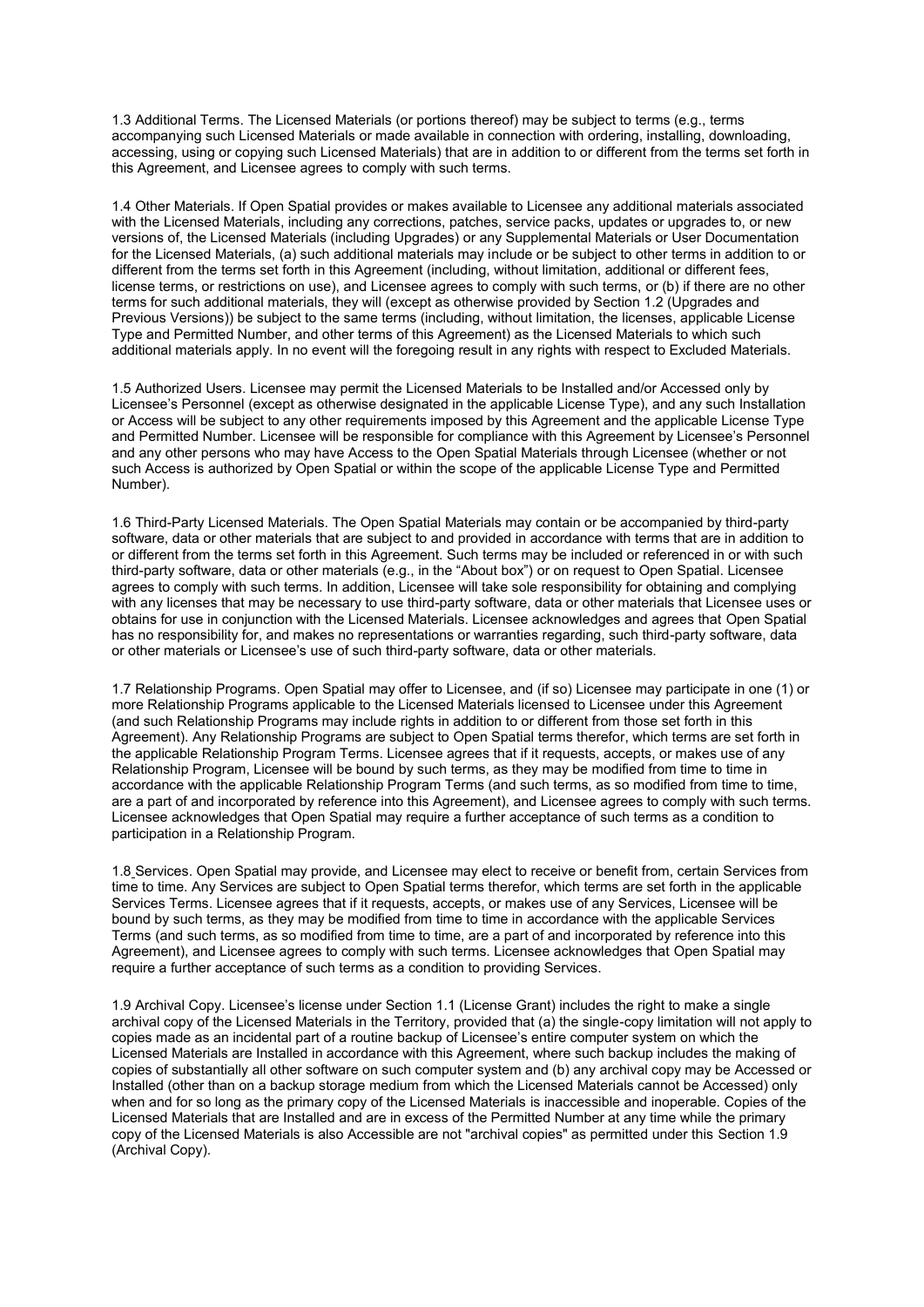1.10 Nature of Licenses. Licensee acknowledges and agrees that when Licensee acquires a license of Licensed Materials, (including through a Relationship Program or Services), Licensee's acquisition is neither contingent on the delivery of any future features or functionality nor subject to any public or other comments (oral, written or otherwise) made by Open Spatial regarding future features or functionality.

1.11 APIs. Licensee acknowledges and agrees that any API Information and Development Materials (unless otherwise specified by Open Spatial in additional or different terms associated with such API Information or Development Materials) (a) are confidential and proprietary to Open Spatial, (b) may not be distributed, disclosed or otherwise provided to third parties, (c) may be used only internally and only in conjunction with and for Licensee's own authorized internal use of the Licensed Materials to which the API Information or Development Materials relate, such as the development and support of applications, modules and components to operate on or with such Licensed Materials, and (d) may only be Installed on the same Computer(s) where such Licensed Materials are permitted to be Installed. Notwithstanding the foregoing or Section 3 (All Rights Reserved), if Licensee develops any such applications, modules and components in accordance with this Agreement, nothing in this Agreement will prohibit Licensee from using such applications, modules and components with (and porting such applications, modules and components to) other software and hardware (including the software and hardware of third parties), if such applications, modules and components (i) do not incorporate or embody any Development Materials or other Open Spatial Materials (other than the API Information that was used in the development thereof in accordance with this Agreement) and (ii) do not disclose the API Information. For purposes of this Section 1.11 (APIs), (A) "API Information" means the standard applications programming interface ("API") information generally provided by Open Spatial to licensees of the Licensed Materials that specifies the requirements for interfacing to (e.g., invoking or directing the functions of) the software included in such Licensed Materials; and (B) "Development Materials" means SDKs and other toolkits, libraries, scripts, reference or sample code, and similar developer materials included in the Licensed Materials. API Information does not include any implementation of such interface information, any Development Materials, or any other software, module or component.

## 2. **License Limitations; Prohibitions**

## 2.1 Limitations and Exclusions.

2.1.1 No License Granted; Unauthorized Activities. The parties acknowledge and agree that, notwithstanding anything to the contrary in this Agreement, no license is granted (whether expressly, by implication or otherwise) under this Agreement (and this Agreement expressly excludes any right) (a) to Excluded Materials, (b) to any Open Spatial Materials that Licensee did not acquire lawfully or that Licensee acquired in violation of or in a manner inconsistent with this Agreement, (c) for Installation of or Access to the Licensed Materials beyond the applicable license term (whether a fixed term or Relationship Program period or term) or outside the scope of the applicable License Type or Permitted Number, (d) for Installation of the Licensed Materials on any Computer other than a Computer owned or leased, and controlled, by Licensee, unless otherwise authorized in writing by Open Spatial, (e) to distribute, rent, loan, lease, sell, sublicense, transfer or otherwise provide all or any portion of the Open Spatial Materials to any person or entity except as expressly set forth in this Agreement or as expressly authorized in writing by Open Spatial, (f) to provide or make available any features or functionality of the Open Spatial Materials to any person or entity (other than to and for Licensee itself for the purpose specified in the applicable License Type), whether or not over a network and whether or not on a hosted basis, (g) except as otherwise expressly provided with respect to a specific License Type, to Install or Access or allow the Installation of or Access to the Open Spatial Materials over the Internet or other non-local network, including, without limitation, use in connection with a wide area network (WAN), virtual private network (VPN), virtualization, Web hosting, time-sharing, service bureau, software as a service, cloud or other service or technology, (h) to remove, alter or obscure any proprietary notices, labels or marks in the Open Spatial Materials, (i) to decompile, disassemble or otherwise reverse engineer the Open Spatial Materials, or (j) to translate, adapt, arrange, or create derivative works based on, or otherwise modify the Open Spatial Materials for any purpose.

2.1.2 Licensed Materials as a Single Product. The Licensed Materials are licensed to Licensee as a single product and the applicable components may not be separated for Installation or Access (and all such components must be Installed and Accessed on the same Computer except as authorized in writing by Open Spatial).

2.1.3 Territory. Except as otherwise authorized in writing by Open Spatial, the licenses granted in this Agreement are granted only for the Territory. Nothing in this Agreement permits Licensee (including, without limitation, Licensee's Personnel, if any) to Install or Access the Licensed Materials outside of the Territory.

2.1.4 Effect of Unauthorized Use. Licensee will not engage in, and will not permit or assist any third party to engage in any of the uses or activities prohibited (or any uses or activities inconsistent with the limitations described) in this Section 2.1 (Limitations and Exclusions) (collectively, "Unauthorized Uses"). Any such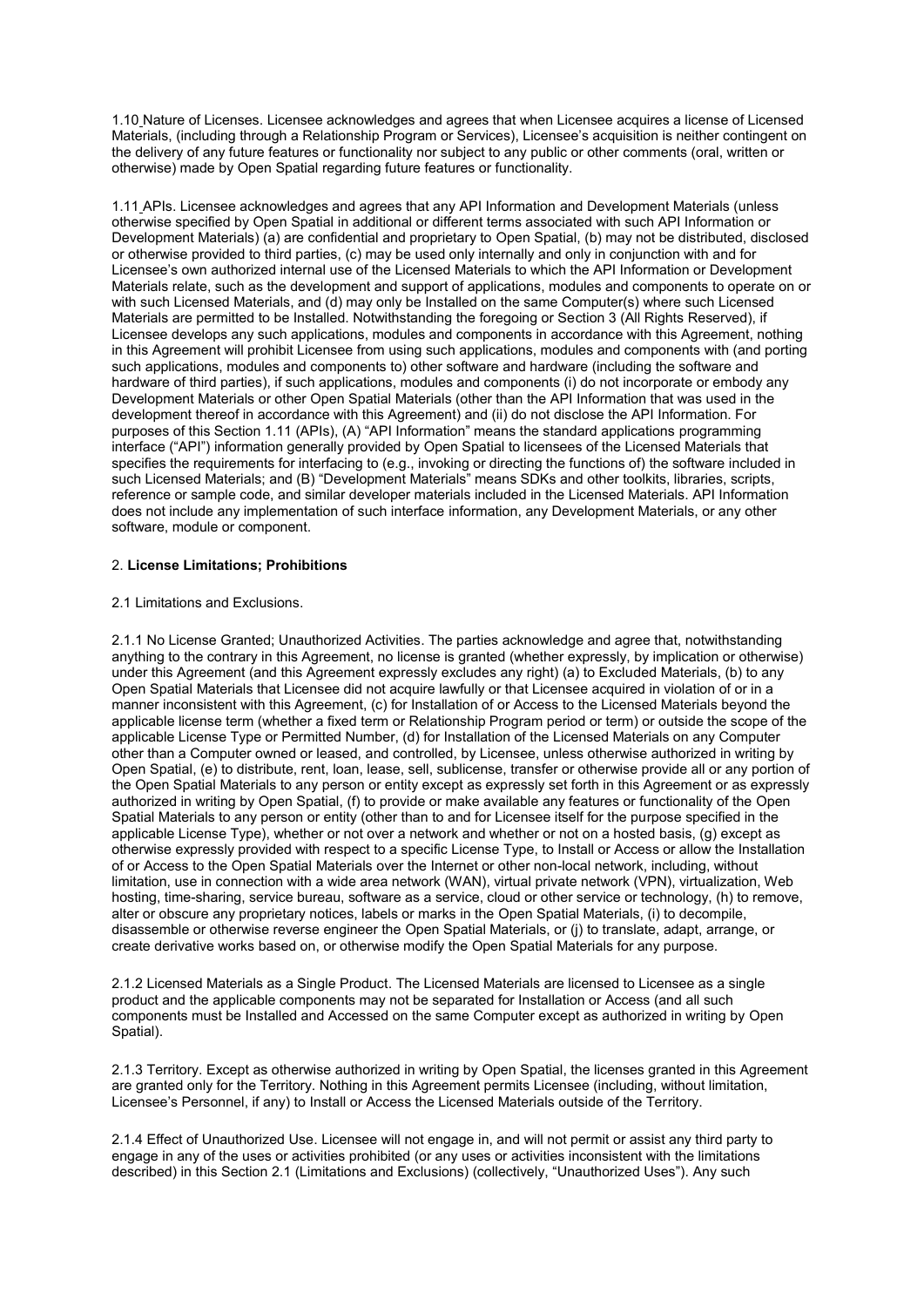Unauthorized Use, and any Installation of or Access to the Licensed Materials provided under this Agreement, outside of the scope of the applicable license grants (including, without limitation, outside the applicable License Type and/or Permitted Number) or otherwise not in accordance with this Agreement, constitute or result in infringement of Open Spatial intellectual property rights as well as a breach of this Agreement. Licensee will notify Open Spatial promptly of any such Unauthorized Uses or other unauthorized Installation or Access.

2.2 Circumvention.

2.2.1 Licensee may not (i) utilize any equipment, device, software, or other means to (or designed to) circumvent or remove any form of technical protection used by Open Spatial in connection with the Open Spatial Materials, or (ii) Install or Access the Open Spatial Materials with any product code, authorization code, serial number, or other copy-protection device not supplied by Open Spatial directly or through a Reseller. Without limitation of the generality of the foregoing, Licensee may not utilize any equipment, device, software, or other means to (or designed to) circumvent or remove the Open Spatial License Manager or any tool or technical protection measure provided or made available by Open Spatial for managing, monitoring or controlling Installation of or Access to Open Spatial Materials.

2.2.2 Licensee may not utilize any equipment, device, software, or other means to (or designed to) circumvent or remove any usage restrictions, or to enable functionality disabled by Open Spatial, in connection with the Excluded Materials. Licensee may not bypass or delete any functionality or technical limitations of the Open Spatial Materials that (or that are designed to) prevent or inhibit the unauthorized copying of, Installation or Access to the Excluded Materials.

# 3. **All Rights Reserved**

Open Spatial and its licensors retain title to and ownership of, and all other rights with respect to, the Open Spatial Materials and all copies thereof, including, without limitation, any related copyrights, trademarks, trade secrets, patents, and other intellectual property rights. Licensee has only the limited licenses granted with respect to the Licensed Materials expressly set forth in this Agreement, and Licensee has no other rights, implied or otherwise. Licensee acknowledges and agrees that the Open Spatial Materials are licensed, not sold, and that rights to Install and Access the Licensed Materials are acquired only under the license from Open Spatial. The structure and organization of Software included in the Open Spatial Materials, any source code or similar materials relating to such Software, any API Information and Development Materials (both as described in Section 1.11 (APIs)), and any other Licensed Materials identified as confidential or proprietary are valuable trade secrets of, and confidential and proprietary information of, Open Spatial and its suppliers, and (a) may not be distributed, disclosed or otherwise provided to third parties, and (b) may be used only internally and only in conjunction with and for Licensee's own authorized internal use of the Licensed Materials.

# 4. **Privacy; Use of Information; Connectivity**

4.1 Privacy and Use of Information. Licensee acknowledges and agrees that Licensee (and third parties acting on Licensee's behalf) may provide, and Open Spatial and its Resellers (and third parties acting on behalf of Open Spatial and its Resellers) may obtain, certain information and data with respect to Licensee (including, without limitation, personal information) and Licensee's business in connection with this Agreement, including, without limitation, information and data provided to or obtained by Open Spatial and its Resellers (or third parties acting on behalf of Open Spatial and its Resellers) through the Customer Information Form and otherwise, in connection with ordering, registration, activation, updating, validating entitlement to, auditing, monitoring Installation of and Access to Open Spatial Materials, Relationship Programs and Services and managing the relationship with Licensee. Licensee hereby consents to Open Spatial maintaining, using, storing and disclosing such information and data (including, without limitation, personal information, if any) in conformity with Open Spatial policies on privacy and data protection, as such policies may be updated from time to time, including without limitation Open Spatial Privacy Statement Without limitation of the generality of the foregoing, Licensee acknowledges and agrees that: (a) Open Spatial may from time to time prompt Licensee (and third parties acting on Licensee's behalf) to provide express agreement to the terms of Open Spatial Privacy Statement and/or express agreement to specific uses of information and data (including, without limitation, personal information); (b) Open Spatial may provide information and data, including, without limitation, information and data about Licensee's use of Open Spatial Materials, Relationship Programs, and Licensee's support requests, to Open Spatial subsidiaries and affiliates, Resellers and other third parties in connection with the provision, maintenance, administration or usage of Licensed Materials, Relationship Programs or Services or in connection with enforcement of any agreements relating to Licensed Materials, Relationship Programs or Services; and (c) Open Spatial may make cross-border transfers of such information and data, including to jurisdictions with privacy or data protection laws that are less protective of Licensee than the jurisdiction in which Licensee is domiciled. Licensee acknowledges and agrees that such policies may be changed from time to time by Open Spatial and that, effective upon posting on Open Spatial website or other written notice from Open Spatial, Licensee will be subject to such changes.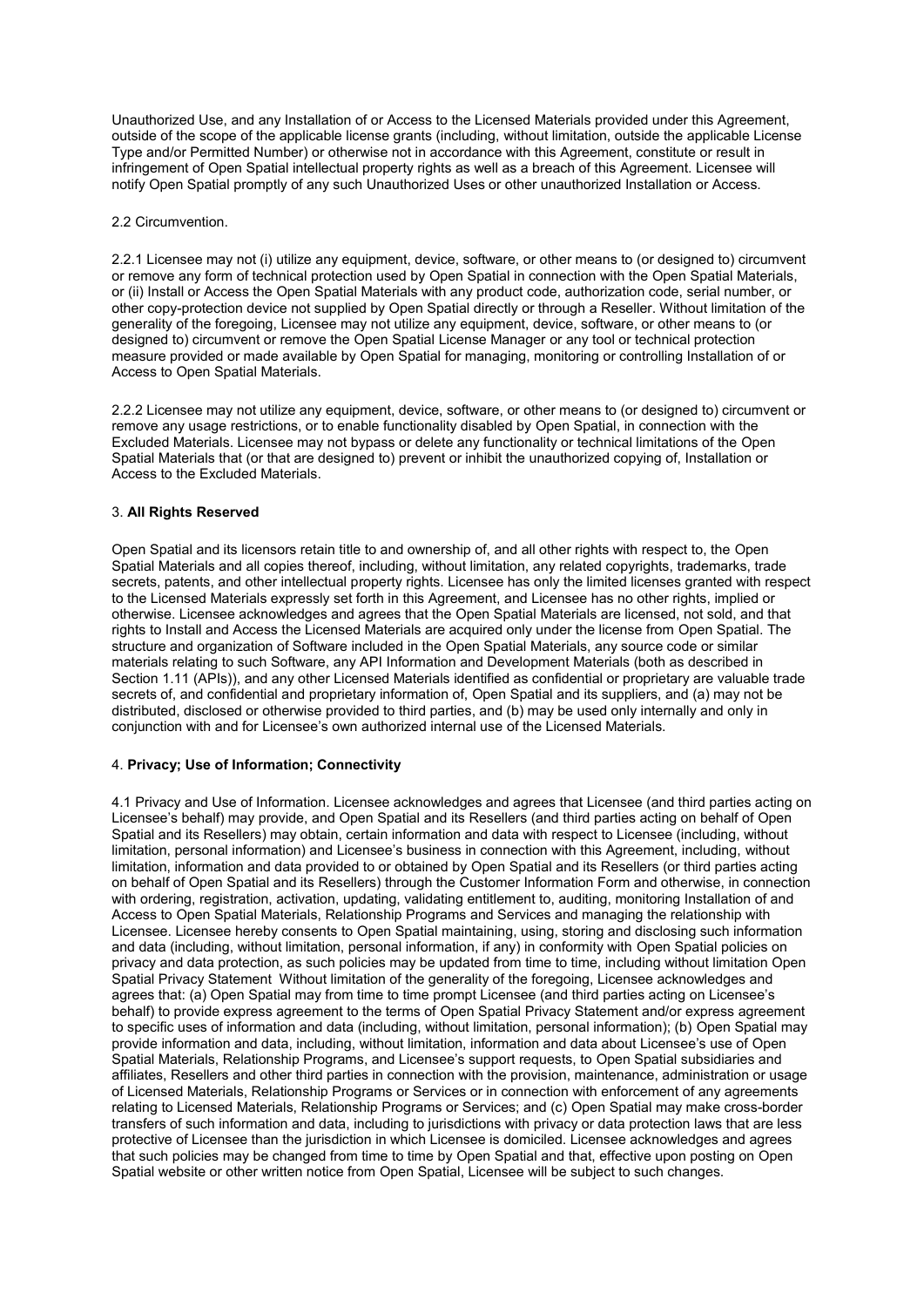4.2 Connectivity. Certain Licensed Materials may facilitate or require Licensee's access to and use of content and services that are hosted on websites maintained by Open Spatial or by third parties. In some cases, such content and services may appear to be a feature or function within, or extension of, the Licensed Materials on Licensee's Computer even though hosted on such websites. Accessing such content or services and use of Licensed Materials may cause Licensee's Computer, without additional notice, to connect automatically to the Internet (transitorily, intermittently or on a regular basis) and to communicate with an Open Spatial or third-party website—for example, for purposes of providing Licensee with additional information, features and functionality or to validate that the Licensed Materials and/or content or services are being used as permitted under this Agreement or other applicable terms. Such connectivity to Open Spatial websites is governed by Open Spatial policies on privacy and data protection described in this Section 4 (Privacy; Use of Information; Connectivity). Such connectivity to websites of third parties is governed by the terms (including the disclaimers and notices) found on such sites or otherwise associated with the third-party content or services. Open Spatial does not control, endorse, or accept responsibility for any such third-party content or services, and any dealings between Licensee and any third party in connection with such content or services, including, without limitation, such third party's privacy policies, use of personal information, delivery of and payment for goods and services, and any other terms associated with such dealings, are solely between Licensee and such third party. Open Spatial may at any time, for any reason, modify or discontinue the availability of any third-party content or services. Access to and use of certain content and services (whether of Open Spatial or third parties) may require assent to separate terms and/or payment of additional fees.

# 5. **Limited Warranty and Disclaimers**

5.1 Limited Warranty. Open Spatial warrants that, as of the date on which the Licensed Materials are delivered to Licensee and for ninety (90) days thereafter or if the license term is shorter, such shorter period ("Warranty Period"), the Licensed Materials will provide the general features and functions described in the User Documentation portion of the Licensed Materials. Open Spatial entire liability and Licensee's exclusive remedy during the Warranty Period ("Limited Warranty") will be, with the exception of any statutory warranty or remedy that cannot be excluded or limited under law, at Open Spatial option, (i) to attempt to correct or work around errors, if any, or (ii) to refund the license fees, if any, paid by Licensee and terminate this Agreement or the license specific to such Licensed Materials. Such refund is subject to the return, during the Warranty Period, of the Open Spatial Materials, with a copy of Licensee's License Identification, to Licensee's local Open Spatial office or the Reseller from which Licensee acquired the Open Spatial Materials. THE LIMITED WARRANTY SET FORTH IN THIS SECTION GIVES LICENSEE SPECIFIC LEGAL RIGHTS. LICENSEE MAY HAVE ADDITIONAL LEGAL RIGHTS UNDER LAW WHICH VARY FROM JURISDICTION TO JURISDICTION. OPEN SPATIAL DOES NOT SEEK TO LIMIT LICENSEE'S WARRANTY RIGHTS TO ANY EXTENT NOT PERMITTED BY LAW.

5.2 Disclaimer. EXCEPT FOR THE EXPRESS LIMITED WARRANTY PROVIDED IN SECTION 5.1 (LIMITED WARRANTY), AND TO THE MAXIMUM EXTENT PERMITTED BY APPLICABLE LAW, OPEN SPATIAL AND ITS SUPPLIERS MAKE, AND LICENSEE RECEIVES, NO WARRANTIES, REPRESENTATIONS, OR CONDITIONS OF ANY KIND, EXPRESS OR IMPLIED (INCLUDING, WITHOUT LIMITATION, ANY IMPLIED WARRANTIES OF MERCHANTABILITY, FITNESS FOR A PARTICULAR PURPOSE, OR NONINFRINGEMENT, OR WARRANTIES OTHERWISE IMPLIED BY STATUTE OR FROM A COURSE OF DEALING OR USAGE OF TRADE) WITH RESPECT TO ANY OPEN SPATIAL MATERIALS, RELATIONSHIP PROGRAMS, OR SERVICES (PURSUANT TO A RELATIONSHIP PROGRAM OR OTHERWISE). ANY STATEMENTS OR REPRESENTATIONS ABOUT THE OPEN SPATIAL MATERIALS, RELATIONSHIP PROGRAMS OR SERVICES AND THEIR FEATURES OR FUNCTIONALITY IN THE LICENSED MATERIALS OR ANY COMMUNICATION WITH LICENSEE ARE FOR INFORMATION PURPOSES ONLY, AND DO NOT CONSTITUTE A WARRANTY, REPRESENTATION, OR CONDITION. WITHOUT LIMITING THE FOREGOING, OPEN SPATIAL DOES NOT WARRANT: (a) THAT THE OPERATION OR OUTPUT OF THE LICENSED MATERIALS OR SERVICES WILL BE UNINTERRUPTED, ERROR-FREE, SECURE, ACCURATE, RELIABLE, OR COMPLETE, WHETHER OR NOT UNDER A RELATIONSHIP PROGRAM OR SUPPORT BY OPEN SPATIAL OR ANY THIRD PARTY; (b) THAT ERRORS WILL BE CORRECTED BY OPEN SPATIAL OR ANY THIRD PARTY; OR (c) THAT OPEN SPATIAL OR ANY THIRD PARTY WILL RESOLVE ANY PARTICULAR SUPPORT REQUEST OR THAT SUCH RESOLUTION WILL MEET LICENSEE'S REQUIREMENTS OR EXPECTATIONS. NOTHING IN THE FOREGOING RESTRICTS THE EFFECT OF WARRANTIES OR CONDITIONS WHICH MAY BE IMPLIED BY LAW WHICH CANNOT BE EXCLUDED, RESTRICTED OR MODIFIED NOTWITHSTANDING A CONTRACTUAL RESTRICTION TO THE CONTRARY.

## 6. **Warnings**

6.1 Functionality Limitations. The Licensed Materials and Services (except for Licensed Materials designed for non-commercial use, such as Open Spatial Materials designed to be used for household or other consumer purposes or licensed only for purposes of educational or individual learning) are commercial professional tools intended to be used by trained professionals only. Particularly in the case of commercial professional use, the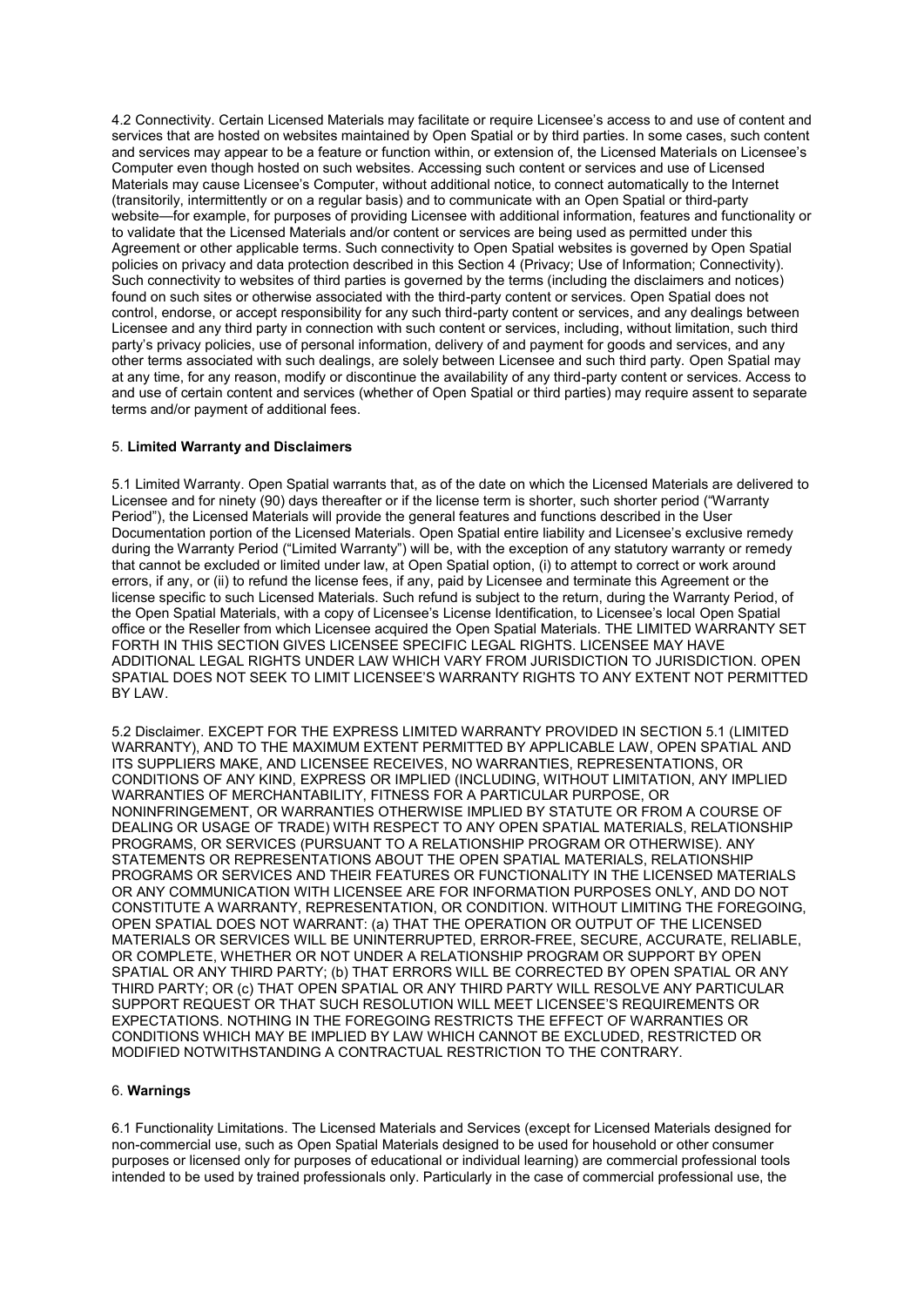Licensed Materials and Services are not a substitute for Licensee's professional judgment or independent testing. The Licensed Materials and Services are intended only to assist Licensee with its design, analysis, simulation, estimation, testing and/or other activities and are not a substitute for Licensee's own independent design, analysis, simulation, estimation, testing, and/or other activities, including those with respect to product stress, safety and utility. Due to the large variety of potential applications for the Licensed Materials and Services, the Licensed Materials and Services have not been tested in all situations under which they may be used. Open Spatial will not be liable in any manner whatsoever for the results obtained through use of the Licensed Materials or Services. Persons using the Licensed Materials or Services are responsible for the supervision, management, and control of the Licensed Materials and Services and the results of using the Licensed Materials and Services. This responsibility includes, without limitation, the determination of appropriate uses for the Licensed Materials and Services and the selection of the Licensed Materials, Services and other computer programs and materials to help achieve intended results. Persons using the Licensed Materials or Services are also responsible for establishing the adequacy of independent procedures for testing the reliability, accuracy, completeness, and other characteristics of any output of the Licensed Materials or Services, including, without limitation, all items designed with the assistance of the Licensed Materials or Services. Licensee further acknowledges and agrees that the Licensed Materials form part of Licensee's total unique hardware and software environment to deliver specific functionality, and that the Licensed Materials and Services provided by Open Spatial may not achieve the results Licensee desires within Licensee's design, analysis, simulation, estimation, and/or testing constraints.

# 7. **Limitations of Liability**

7.1 Limitation on Type and Amount of Liability. IN NO EVENT WILL OPEN SPATIAL OR ITS SUPPLIERS HAVE ANY LIABILITY (DIRECTLY OR INDIRECTLY) FOR ANY INCIDENTAL, SPECIAL, INDIRECT, CONSEQUENTIAL OR PUNITIVE DAMAGES; FOR LOSS OF PROFITS, USE, REVENUE, OR DATA; OR FOR BUSINESS INTERRUPTION (REGARDLESS OF THE LEGAL THEORY FOR SEEKING SUCH DAMAGES OR OTHER LIABILITY). IN ADDITION, THE LIABILITY OF OPEN SPATIAL AND ITS SUPPLIERS ARISING OUT OF OR RELATING TO ANY OPEN SPATIAL MATERIALS, RELATIONSHIP PROGRAMS OR SERVICES WILL NOT EXCEED THE AMOUNT PAID OR PAYABLE BY LICENSEE FOR SUCH OPEN SPATIAL MATERIALS, RELATIONSHIP PROGRAMS, OR SERVICES, RESPECTIVELY.

7.2 Application of and Basis for Limitations. THE LIMITATIONS OF LIABILITY IN THIS SECTION 7 (LIMITATIONS OF LIABILITY) WILL APPLY TO THE MAXIMUM EXTENT PERMITTED BY APPLICABLE LAW TO ANY DAMAGES OR OTHER LIABILITY, HOWEVER CAUSED AND REGARDLESS OF THE THEORY OF LIABILITY, WHETHER DERIVED FROM CONTRACT, TORT (INCLUDING, WITHOUT LIMITATION, NEGLIGENCE) OR OTHERWISE, EVEN IF OPEN SPATIAL HAS BEEN ADVISED OF THE POSSIBILITY OF SUCH LIABILITY AND REGARDLESS OF WHETHER THE LIMITED REMEDIES AVAILABLE HEREUNDER FAIL OF THEIR ESSENTIAL PURPOSE. ALSO, LICENSEE AGREES THAT THE LICENSE, RELATIONSHIP PROGRAMS AND SERVICES FEES AND OTHER FEES CHARGED BY OPEN SPATIAL AND PAID BY LICENSEE ARE BASED ON AND REFLECTIVE OF THE ALLOCATION OF RISK CONTEMPLATED BY THIS SECTION 7 (LIMITATIONS OF LIABILITY) AND THAT THE LIABILITY LIMITATIONS IN THIS SECTION 7 (LIMITATIONS OF LIABILITY) ARE AN ESSENTIAL ELEMENT OF THE AGREEMENT BETWEEN THE **PARTIES.** 

## 8. **Term and Termination**

8.1 Term; Termination or Suspension. Each license under this Agreement, with respect to each specific set of Licensed Materials covered by this Agreement, will become effective as of the latest to occur of: (a) this Agreement becoming effective, (b) payment by Licensee of the applicable fees, excluding licenses (such as evaluation licenses) where no fees are required, (c) delivery of the specific Licensed Materials, and (d) in the case of Open Spatial Materials provided in connection with a Relationship Program, upon commencement of the applicable Relationship Program period or fixed term. Each of Open Spatial or Licensee may terminate this Agreement, Licensee's license as to Licensed Materials, Licensee's Relationship Program, and/or the provision of Services relating to the Licensed Materials if the other party is in breach of this Agreement and fails to cure such breach within ten (10) days after written notice of the breach; however, if Licensee is in breach of Section 1 (License) or Section 2 (License Limitations; Prohibitions), Open Spatial may terminate this Agreement, Licensee's license as to Licensed Materials, Licensee's Relationship Program, and/or the provision of Services relating to the Licensed Materials immediately upon written notice of the breach. In addition, Open Spatial may, as an alternative to termination, suspend Licensee's license as to the Licensed Materials, Licensee's Relationship Program, the provision of Services relating to the Licensed Materials, and/or other Open Spatial obligations or Licensee rights under this Agreement (or under other terms, if any, relating to materials associated with the Licensed Materials), if Licensee fails to make a payment to Open Spatial or a Reseller or otherwise fails to comply with the provisions of this Agreement or other terms relating to any such license, Relationship Program, Services, or other associated materials. Open Spatial may also terminate this Agreement if Licensee becomes subject to bankruptcy proceedings, becomes insolvent, or makes an arrangement with Licensee's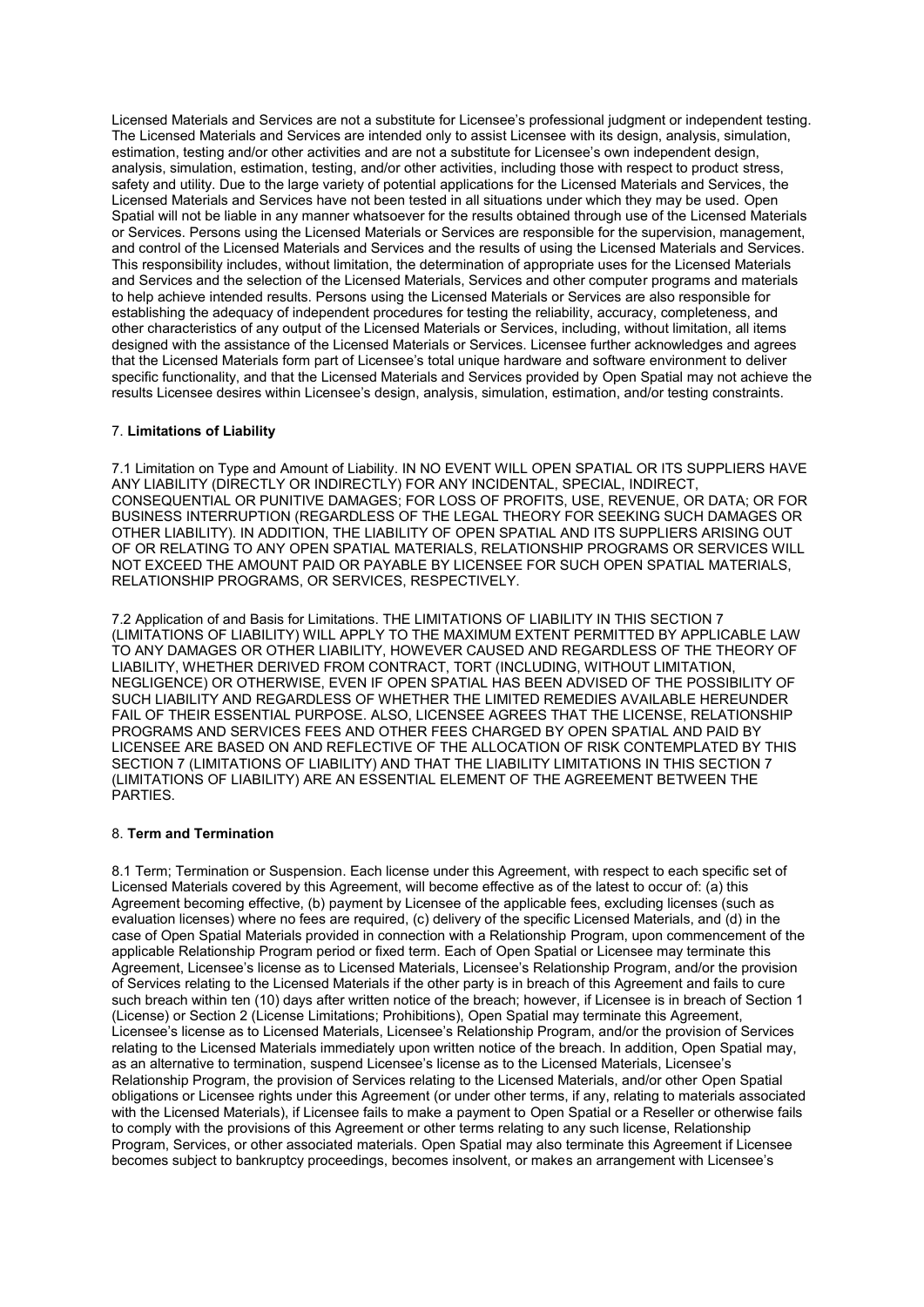creditors. This Agreement will terminate automatically without further notice or action by Open Spatial if Licensee goes into liquidation.

Licensee acknowledges and agrees that Open Spatial may assign or sub-contract any of its rights or obligations under this Agreement.

8.2 Effect of Termination of Agreement or License. Upon termination or expiration of this Agreement, the licenses granted hereunder will terminate. Upon termination or expiration of any license granted to Licensee, Licensee must cease all use of Open Spatial Materials to which such license applies, any Relationship Program (including, without limitation, associated services), and any Services and Uninstall all copies of the Open Spatial Materials. At Open Spatial request, Licensee agrees to destroy or return to Open Spatial or the Reseller from which they were acquired all Open Spatial Materials. Open Spatial reserves the right to require Licensee to show satisfactory proof that all copies of the Open Spatial Materials have been Uninstalled and, if so requested by Open Spatial, destroyed or returned to Open Spatial or the Reseller from which they were acquired. If Licensee's Relationship Program is terminated or expires, but this Agreement and Licensee's license to the Licensed Materials remains in effect, any rights of Licensee based on the Relationship Program (including, without limitation, rights with respect to Previous Versions) will terminate, and (unless otherwise authorized by the Relationship Program Terms) Licensee must comply with the obligations of Section 1.2.1 (Effect of Upgrades) with respect to (including the obligations to cease use of, Uninstall and destroy or return) all copies of such Previous Versions.

8.3 Survival. Sections 1.3 (Additional Terms), 1.4 (Other Materials), 1.5 (Authorized Users), 1.6 (Third-Party Licensed Materials), 1.11 (APIs), 2.1.1 (No License Granted; Unauthorized Activities), 2.1.4 (Effect of Unauthorized Use), 2.2 (Circumvention), 3 (All Rights Reserved), 4 (Privacy; Use of Information; Connectivity), 5.2 (Disclaimer), 6 (Warnings), 7 (Limitations of Liability), 8 (Term and Termination), and 9 (General Provisions) and Exhibit A will survive any termination or expiration of this Agreement.

## 9. **General Provisions**

9.1 Notices. Notices in connection with this Agreement by either party will be in writing and will be sent by electronic mail, postal service, or a delivery service (such as UPS, FedEx or DHL), except that Licensee may not provide notice to Open Spatial of an Open Spatial breach or provide notice of termination of this Agreement by electronic mail. Notices from Open Spatial to Licensee will be effective (a) in the case of notices by email, one (1) day after sending to the email address provided to Open Spatial, or (b) in the case of notices by mail or delivery service, five (5) days after sending by regular post or delivery service to the address provided to Open Spatial. Licensee hereby consents to service of process being effected on Licensee by registered mail sent to the address set forth on Licensee's Customer Information Form (or, if no Customer Information Form has been provided, Licensee's last address known by Open Spatial) if so permitted by applicable law. Notices from Licensee to Open Spatial will be effective (a) in the case of notices by email, one (1) day after sending to (and receipt by Open Spatial at) [info@openspatial.com,](mailto:info@openspatial.com) or (b) in the case of notices by mail or delivery service, when received by Open Spatial at 5701 Lonetree Boulevard, Suite 211 Rocklin, California 95765, USA or Unit 6 Level 8 South Tower, 1-5 Railway Street, Chatswood NSW 2067 Australia Attention: Copyright Agent. If Licensee participates in a Relationship Program, either party may also provide notice as set forth in the Relationship Program Terms.

9.2 Governing Law and Jurisdiction. This Agreement will be governed by and construed in accordance with the laws of (a) Switzerland if Licensee acquired the Open Spatial Materials in a country in Europe, Africa or the Middle East, (b) Singapore if Licensee acquired the Open Spatial Materials in a country in Asia, Oceania or the Asia-Pacific region, or (c) the State of California (and, to the extent controlling, the federal laws of the United States) if Licensee acquired the Open Spatial Materials in a country in the Americas (including the Caribbean) or any other country not specified in this Section 9.2 (Governing Law and Jurisdiction). The laws of such jurisdictions shall govern without reference to the conflicts-of-laws rules thereof. The UN Convention on Contracts for the International Sale of Goods and the Uniform Computer Information Transaction Act shall not apply to (and are excluded from the laws governing) this Agreement. In addition, each party agrees that any claim, action or dispute arising under or relating to this Agreement will be brought exclusively in (and the parties will be subject to the exclusive jurisdiction of) the Superior Court of the State of California, County of Marin, or the United States District Court for the Northern District of California in San Francisco, except that if Licensee has acquired the Open Spatial Materials in (a) a country in Europe, Africa or the Middle East, any such claim or dispute will be brought exclusively in (and the parties will be subject to the exclusive jurisdiction of) the courts of Switzerland, or (b) a country in Asia, Oceania or the Asia-Pacific region, any such claim or dispute will be brought exclusively in (and the parties will be subject to the exclusive jurisdiction of) the courts of Singapore. Nothing in the foregoing will prevent Open Spatial from bringing an action for infringement of intellectual property rights in any country where such infringement is alleged to occur.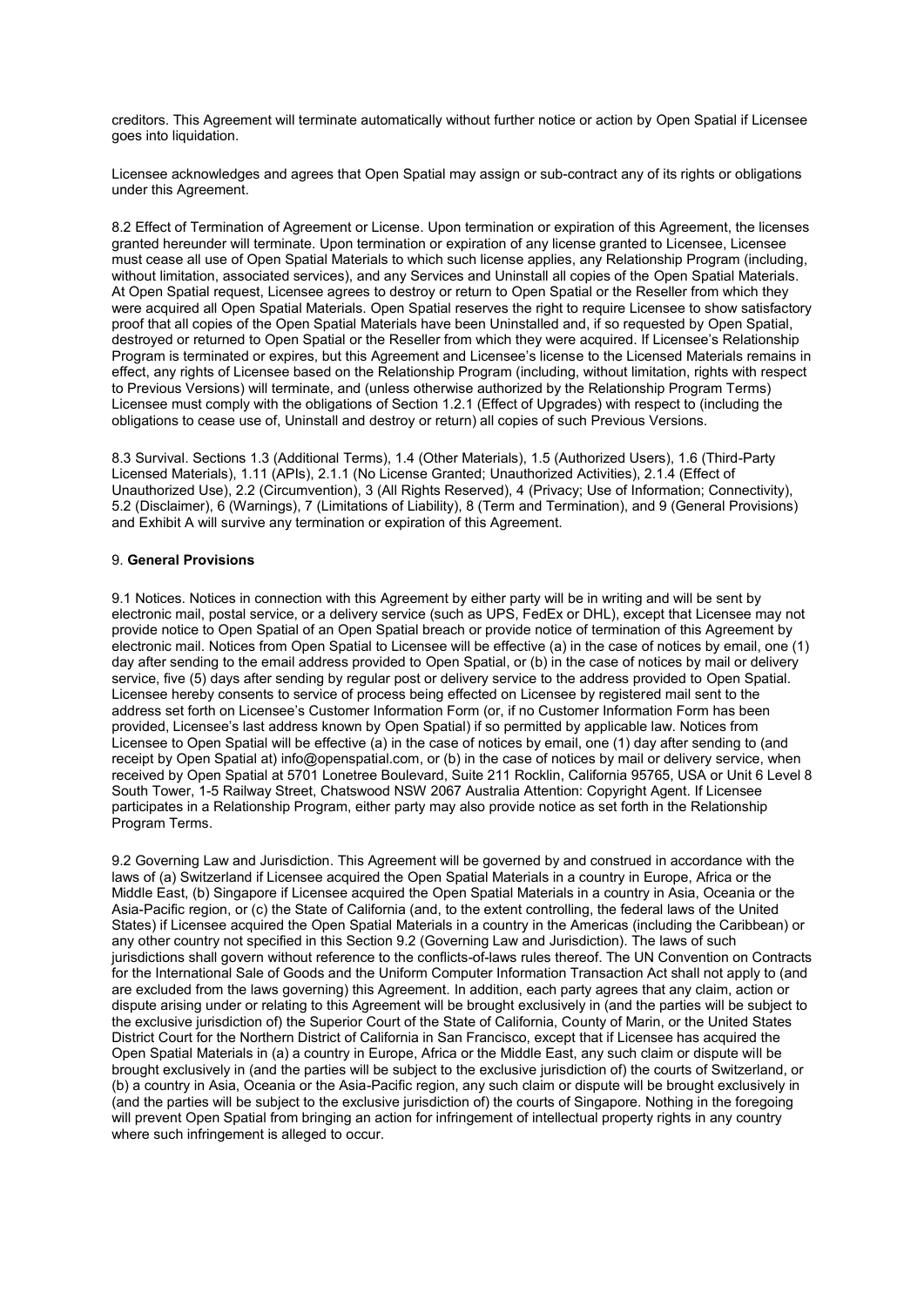9.3 No Assignment; Insolvency. Licensee may not assign this Agreement or any rights hereunder (whether by purchase of stock or assets, merger, change of control, operation of law, or otherwise) without Open Spatial prior written consent, which may be withheld in Open Spatial sole and absolute discretion, and any unauthorized purported assignment by Licensee will be void. In the context of any bankruptcy or similar proceeding, Licensee acknowledges and agrees this Agreement is and shall be treated as an executory contract that may not be assumed and/or assigned without Open Spatial prior written consent, which consent may be withheld in Open Spatial sole and absolute discretion whether pursuant to Section 365(c)(1) of Title 11 of the United States Code or any other applicable law respecting the treatment of executory contracts within bankruptcy. Any assignment (regardless of how or on what basis the assignment may occur) will be conditioned on compliance with the following: at least thirty (30) days before assigning or agreeing to any assignment of rights under this Agreement (including transferring any copies of or right to use the Software), (a) Licensee must provide written notice to Open Spatial, Uninstall all copies of the Software, and (without limitation of the generality of Section 9.7 (Audits)) allow Open Spatial or its designee to inspect the records, systems and facilities of (or operated for) Licensee and its subsidiaries and affiliates to verify (by any means available to Open Spatial, whether remotely or on premises) that all copies of the Software have been Uninstalled, (b) the proposed assignee must agree to comply (and Licensee must ensure that the assignee will comply) with all of the obligations of this Agreement with respect to such Software, which agreement must provide that Open Spatial is a third-party beneficiary of the assignee's agreement, and the assignee must provide a copy of the agreement to Open Spatial, and (c) Licensee and proposed assignee must comply with all other transfer procedures identified by Open Spatial.

9.4 Open Spatial Subsidiaries and Affiliates. Licensee acknowledges and agrees that Open Spatial may arrange to have its subsidiaries and affiliates engage in activities in connection with this Agreement, including, without limitation, delivering Open Spatial Materials and providing Relationship Programs and Services, provided that Open Spatial (and not such subsidiaries and affiliates) will remain subject to the obligations of Open Spatial under this Agreement. Licensee also agrees that Open Spatial subsidiaries and affiliates may enforce (including taking actions for breach of) this Agreement.

9.5 Exceptions to Prohibitions; Severability.

9.5.1 Exceptions to Prohibitions. The prohibitions contained in this Agreement will not apply where and to the extent applicable law does not allow such prohibitions to be enforced. Licensee may have other rights under the laws of the state or country within the Territory where the Licensed Materials are acquired, and this Agreement does not change Licensee's rights under the laws of such state or country if and to the extent the laws of such state or country do not permit this Agreement to do so. Licensee will bear the burden of proof to demonstrate that applicable law does not allow (i) the enforcement of such prohibitions; or (ii) this Agreement to change particular rights in a state or country (and that Licensee has not exceeded the bounds of the unenforceable prohibitions and unchangeable rights).

9.5.2 Severability. If and to the extent any provision of this Agreement is held illegal, invalid, or unenforceable in whole or in part under applicable law, such provision or such portion thereof will be ineffective as to the jurisdiction in which it is illegal, invalid, or unenforceable to the extent of its illegality, invalidity, or unenforceability and will be deemed modified to the extent necessary to conform to applicable law so as to give the maximum effect to the intent of the parties. The illegality, invalidity, or unenforceability of such provision in that jurisdiction will not in any way affect the legality, validity, or enforceability of such provision or any other provision of this Agreement in any other jurisdiction.

9.6 No Waiver. No term or provision of this Agreement will be considered waived, and no breach excused, unless such waiver is in writing signed on behalf of the party against which the waiver is asserted. No waiver (whether express or implied) will constitute consent to, waiver of, or excuse of any other, different, or subsequent breach.

9.7 Audits. Licensee agrees that Open Spatial has the right to require an audit (electronic or otherwise) of the Open Spatial Materials and the Installation thereof and Access thereto. As part of any such audit, Open Spatial or its authorized representative will have the right, on fifteen (15) days' prior notice to Licensee, to inspect Licensee's records, systems and facilities, including machine IDs, serial numbers and related information, to verify Licensee's Installation of and Access to the Open Spatial Materials. Additionally, within fifteen (15) days of the audit request, Licensee will provide to Open Spatial all records and information requested by Open Spatial in order to verify Licensee's Installation of and Access to the Open Spatial Materials. Licensee will provide full cooperation to enable any such audit. If Open Spatial determines that Licensee's Installation of or Access to the Open Spatial Materials is not in conformity with the applicable agreements or terms of service, Licensee will obtain immediately and pay for valid license(s) to bring Licensee's Installation and Access into compliance and pay the reasonable costs of the audit. In addition to such payment rights, Open Spatial reserves the right to seek any other remedies available at law or in equity.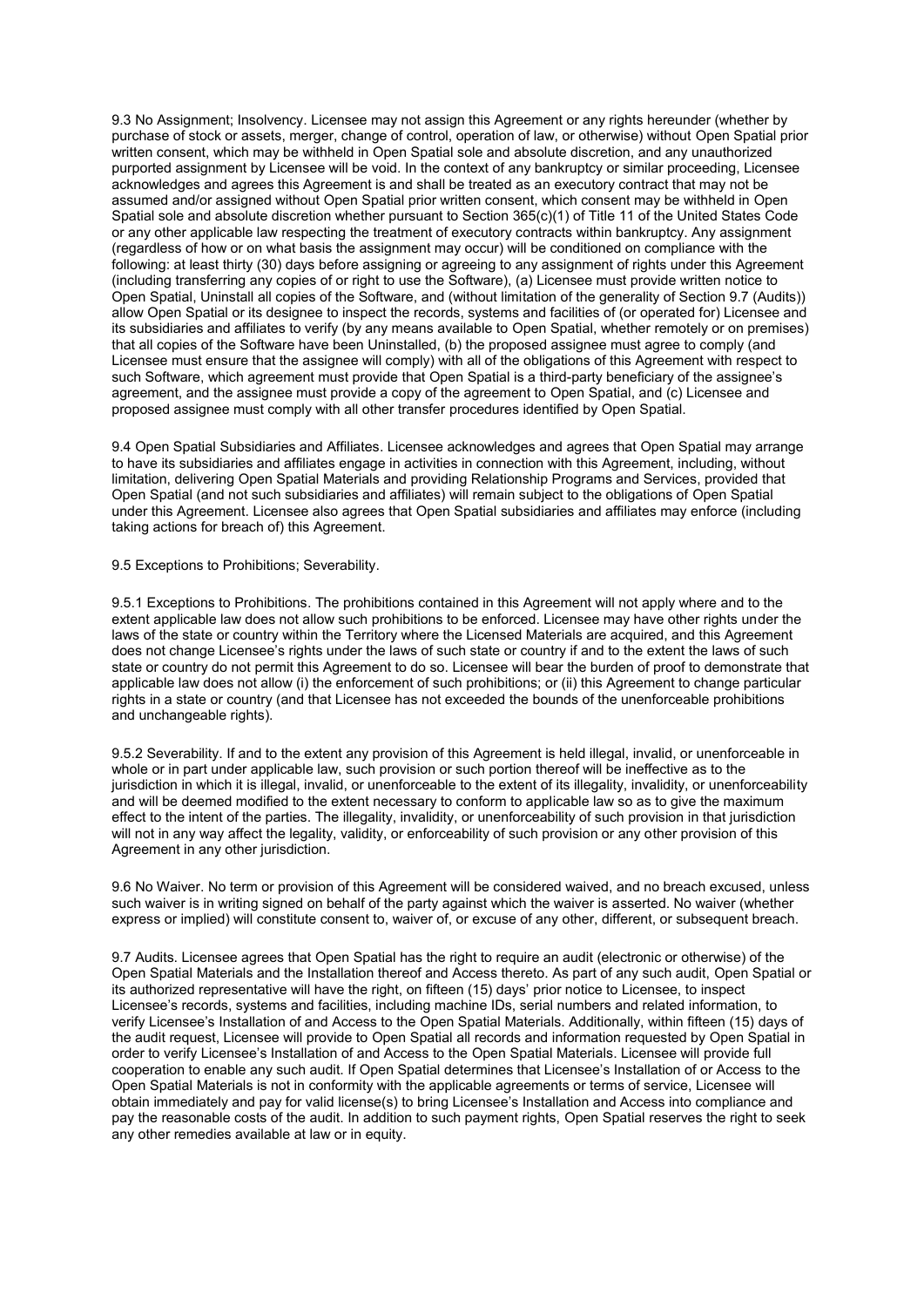9.8 Language. The English language version of this Agreement is legally binding in case of any inconsistencies between the English version and any translations.

9.9 Construction. Ambiguities in this Agreement will not be construed against the drafter.

9.10 Force Majeure. Open Spatial will not be liable for any loss, damage or penalty resulting from delays or failures in performance resulting from acts of God, supplier delay or other causes beyond Open Spatial reasonable control.

9.11 U.S. Government Rights. For U.S. Government procurements, all Open Spatial Materials are deemed to be commercial computer software as defined in FAR 12.212 and subject to restricted rights as defined in FAR Section 52.227-19 "Commercial Computer Software - Restricted Rights" and DFARS 227.7202, "Rights in Commercial Computer Software or Commercial Computer Software Documentation", as applicable, and any successor regulations. Any use, modification, reproduction release, performance, display or disclosure of the Open Spatial Materials by the U.S. Government shall be solely in accordance with license rights and restrictions described herein.

9.12 Export Control. Licensee acknowledges and agrees that the Open Spatial Materials and Services (including any data submitted by Licensee in connection with a Service and any Licensee-specific output generated by a Service) are subject to compliance with United States and other applicable country export control and trade sanctions laws, rules and regulations, including, without limitation the regulations promulgated by the U.S. Department of Commerce and the U.S. Department of the Treasury (collectively, "Export Control Laws"). Licensee represents, warrants and covenants that neither Licensee nor Licensee's Personnel (i) are a citizen or resident of, or located within, a nation that is subject to U.S. trade sanctions or other significant trade restrictions (including, without limitation, Cuba, Iran, Sudan, Syria and North Korea), (ii) are identified on any of the U.S. government restricted party lists (including, without limitation, the U.S. Treasury Department's List of Specially Designated Nationals and Blocked Persons, the U.S. Department of Commerce's Denied Party List, Entity List and Unverified List and the U.S. Department of State's proliferation-related lists), (iii) will, unless otherwise authorized under the Export Control Laws, use Open Spatial Materials or Services in any restricted end use, including, without limitation, design, analysis, simulation, estimation, testing, or other activities related to nuclear, chemical/biological weapons, rocket systems or unmanned air vehicles applications, or (iv) will use the Open Spatial Materials or Services to disclose, transfer, download, export, or re-export, directly or indirectly, any Licensee-specific output generated by the Open Spatial Materials or Services, Licensee content, third party content, or any other content or material to any country, entity, or party that is ineligible to receive such items under the Export Control Laws or other laws or regulations to which Licensee may be subject. Licensee understands that the requirements and restrictions of the Export Control Laws as applicable to Licensee may vary depending on the Open Spatial Materials or Services provided under this Agreement and may change over time. Licensee shall be solely responsible for (i) determining the precise controls applicable to the Open Spatial Materials or Services, and (ii) complying with the Export Control Laws and monitoring any modifications to them.

9.13 Entire Agreement. This Agreement and any other terms referenced in this Agreement (such as the Relationship Program Terms and the Services Terms) constitute the entire agreement between the parties (and merge and supersede any prior or contemporaneous agreements, discussions, communications, agreements, representations, warranties, advertising or understandings) with respect to the subject matter hereof, except that particular Open Spatial Materials may be subject to additional or different terms associated with such Open Spatial Materials. The parties acknowledge that, in entering into this Agreement, they are not relying on any agreements, discussions, communications, agreements, representations, warranties, advertising or understandings other than as expressly set forth in this Agreement. Licensee acknowledges and agrees that Open Spatial may add to or change the Relationship Program Terms and the Services Terms from time to time, provided that Open Spatial will provide written notice of the additions or changes (and may allow Licensee not to renew, may permit Licensee to terminate, and may offer other options with respect to Relationship Programs or Services) before the additions or changes are effective as to Licensee. In the event of a conflict between this Agreement and any other terms of Open Spatial (including, without limitation, the Relationship Program Terms, the Services Terms, or such additional or different terms), the other terms will apply. Terms stipulated by Licensee in any communication by Licensee which purport to vary this Agreement or such other terms will be void and of no effect unless agreed in a writing signed by an authorized representative of Open Spatial. Any other modifications to this Agreement will also be invalid unless agreed to in a writing signed by an authorized representative of Open Spatial.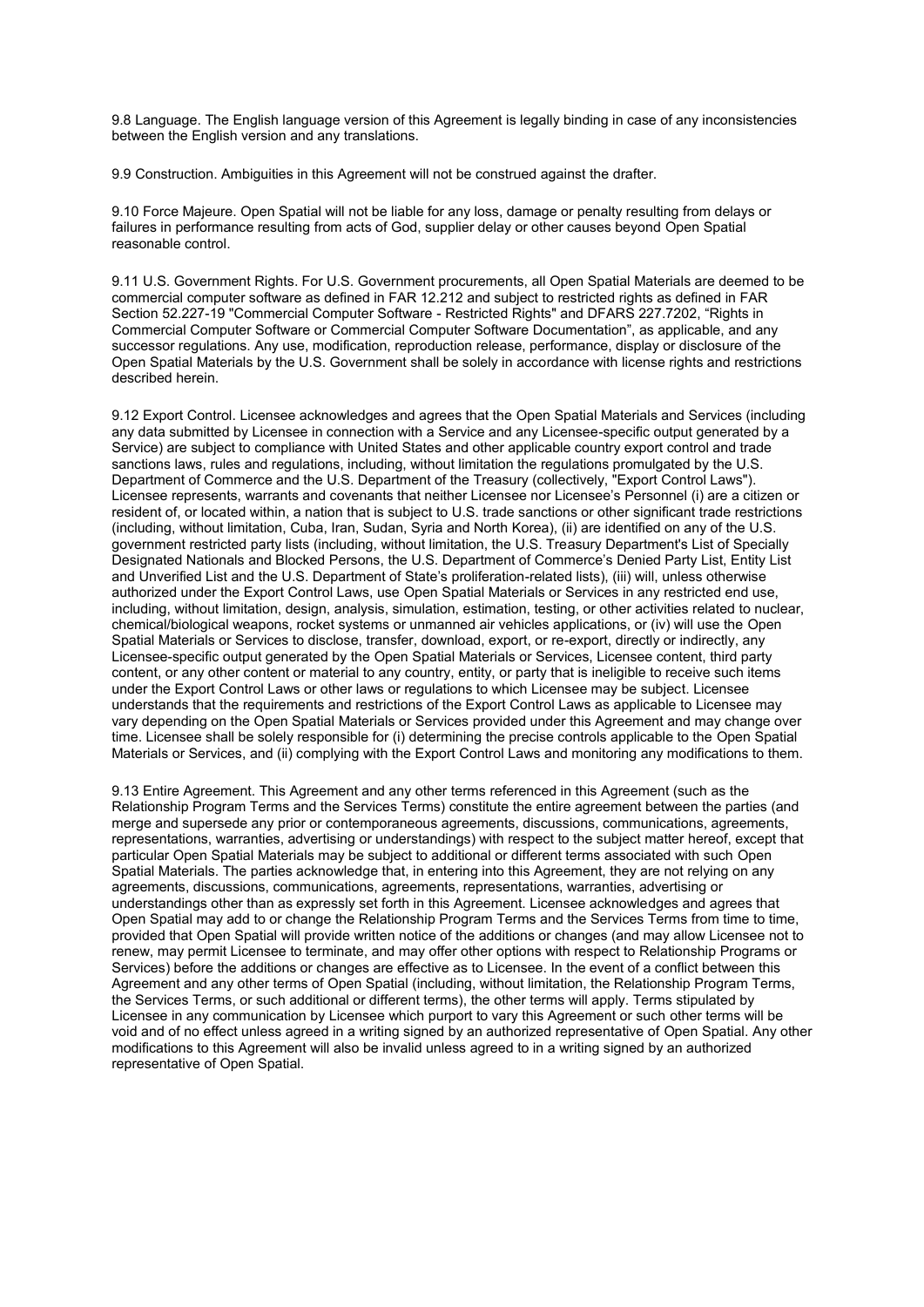#### **Exhibit A**

#### **Definitions**

1. "Access" or "Accessible" means, with respect to a computer program or other materials, (a) to use or execute the computer program or other materials or (b) to use or otherwise benefit from the features or functionality of the computer program or other materials.

2. "Agreement" means this License and Services Agreement, including all exhibits and schedules thereto, as the License and Services Agreement may be amended from time to time in accordance with the terms thereof.

3. "Authorized User" means any individual person who Installs or Accesses, or is authorized to Install or Access, any of the Licensed Materials.

4. "Open Spatial" means a Delaware corporation duly authorised by Open Spatial Pty Ltd, except that if, Licensee acquires a license to the Open Spatial Materials in (a) a country in Europe, Africa or the Middle East, "Open Spatial" means a South African company duly authorised by Open Spatial Pty Ltd or (b) a country in Asia, Oceania or the Asia-Pacific region, "Open Spatial" means Open Spatial Pty Ltd, a New South Wales company.

5. "Open Spatial License Manager" means the tool known as Open Spatial License Manager or any future Open Spatial tool for managing, monitoring or controlling Installation of or Access to Open Spatial Materials.

6. "Open Spatial Materials" means any materials distributed or made available by Open Spatial, directly or indirectly, including Software, Supplemental Materials, User Documentation and Excluded Materials (whether or not licensed to Licensee).

7. "Computer" means (i) a single electronic device, with one or more central processing units (CPUs), that accepts information in digital or similar form and manipulates the information for a specific result based on a sequence of instructions, or (ii) a software implementation of such a device (or so-called virtual machine).

8. "Customer Information Form" means a form completed by or on behalf of Licensee and submitted to Open Spatial or a Reseller, directly or indirectly, in connection with Licensee's order for a license of Open Spatial Materials, Relationship Program or Services.

9. "Educational Licensee" means a Licensee who is also (a) a Qualified Educational Institution, (b) Faculty, (c) Student or (d) Other Authorized Educational Licensee. An Educational Licensee may be required to show proof of eligibility if requested by Open Spatial. Open Spatial, in its sole discretion, retains the right to determine the eligibility of an Educational Licensee.

10. "Educational Purposes" means (i) in the case of a Qualified Educational Institution, Faculty or Other Authorized Educational Licensees, purposes directly related to learning, teaching, training, research and development that are part of the instructional functions performed by a Qualified Educational Institution or Other Authorized Educational Licensee and (ii) in the case of Students, purposes related to learning, training, research or development. "Educational Purposes" does not include commercial, professional or any other for-profit purposes.

11. "Evaluation Purposes" means purposes of evaluation and demonstration of the capabilities of the Software or Supplemental Materials but excludes competitive analysis and any commercial, professional, or other for-profit purposes.

12. "Excluded Materials" means any materials, including Software, Supplemental Materials or User Documentation (and including, without limitation, any computer programs, modules or components of a computer program, functionality or features of a computer program, explanatory printed or electronic materials, content or other materials, if any), that may be provided or become available to Licensee, by any means, or that are on any media delivered to Licensee, for which (a) Licensee does not have a License Identification, or (b) Licensee has not paid (and continued to pay) the applicable fees. Licensee acknowledges that Excluded Materials are included on media or via download for convenience of the licensing mechanism used by Open Spatial, and inclusion does not in any way authorize, expressly or impliedly, a right to use such Excluded Materials.

13. "Faculty" means an individual person who is an employee or independent contractor working for a Qualified Educational Institution.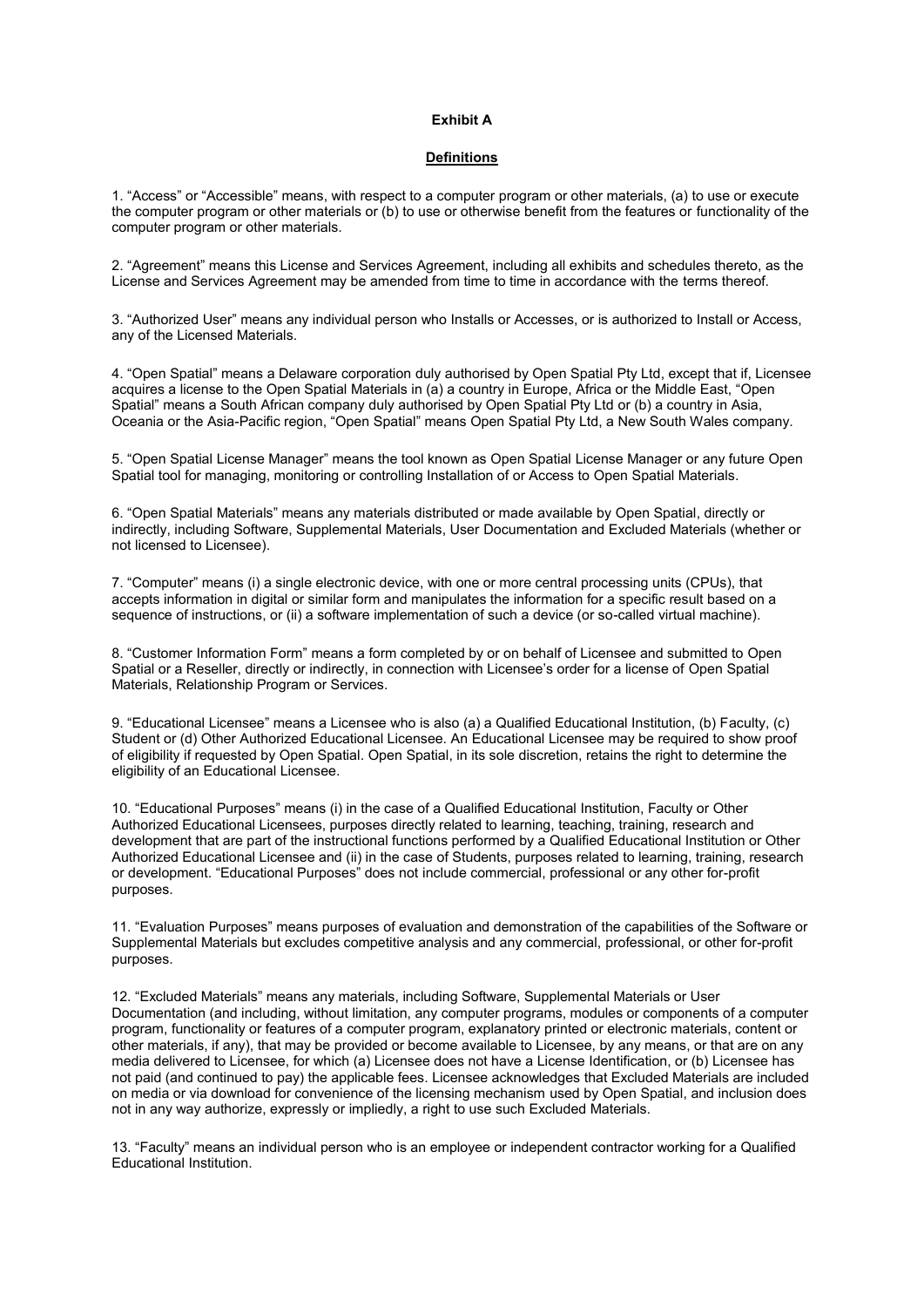14. "Install" and "Installation" means, with respect to a computer program or other materials, to copy the program or other materials onto a hard disk or other storage medium.

15. "License Identification" means one or more designations by Open Spatial that set forth the License Type (among other things) for Licensee's license of the Licensed Materials. The License Identification may be (a) located (i) in the Licensed Materials (e.g., in an "About" box, license information dialog box, or text file of Software), (ii) on or with Open Spatial packaging, or (iii) in a written confirmation or other notice issued to Licensee by Open Spatial and transmitted via email, facsimile, physical delivery, or otherwise, or (b) obtained from Open Spatial on request. For clarification, License Identification does not include a designation, confirmation, packaging or other document provided by a Reseller or other third party.

16. "License Type" means a type of license specified by Open Spatial for Open Spatial Materials, including the types set forth in Exhibit B. License Type includes the terms specified by Open Spatial for each type of license, including the applicable terms set forth in Exhibit B. License Type is determined by Open Spatial and may be specified in the applicable License Identification.

17. "Licensed Materials" means Software, Supplemental Materials and User Documentation (a) downloaded by clicking on the "I accept" button or other button or mechanism associated with this Agreement or by otherwise indicating assent to this Agreement, (b) delivered prepackaged with this Agreement, or (c) otherwise accompanied by this Agreement, provided that (i) in the case of Software, the Software is identified in an applicable License Identification, and (ii) Licensee has paid (and continues to pay) the applicable fees. Licensed Materials also includes Supplemental Materials and User Documentation that Open Spatial provides or makes available to Licensee for use with Software licensed under this Agreement if there are no separate terms for such materials specified by Open Spatial. Licensed Materials includes, without limitation, any error corrections, patches, service packs, updates and upgrades to, and new versions of, the Licensed Materials that Open Spatial provides or makes available to Licensee under Licensee's then-current license. Licensee acknowledges that availability of Upgrades and new versions may be subject to additional fees and the Relationship Program Terms. In addition, Licensed Materials includes, without limitation, any Previous Versions and other Open Spatial Materials that Licensee receives or retains pursuant to the Relationship Program Terms, but only for so long as and to the extent expressly authorized by the Relationship Program Terms. Notwithstanding the foregoing (or any other provision of this Agreement), Licensed Materials in all cases excludes Excluded Materials.

18. "Licensee" means (a) the company or other legal entity on behalf of which Open Spatial Materials are acquired, if the Open Spatial Materials are acquired on behalf of such an entity (e.g., by an employee, independent contractor, or other authorized representative), or (b) if there is no such entity, the individual who accepts this Agreement (e.g., by selecting the "I accept" button or other button or mechanism associated with this Agreement or otherwise indicating assent to this Agreement, or by installing, downloading, accessing, or otherwise copying or using all or any portion of the Open Spatial Materials). For clarification, "Licensee" refers only to a single, specifically identified legal entity or individual, and does not include any subsidiary or affiliate of any such legal entity or individual or any other related person.

19. "Licensee's Internal Business Needs" means, in reference to Licensed Materials, the use of such Licensed Materials (and the features and functionality thereof) by Licensee's own Personnel to meet the internal requirements of Licensee's business in the ordinary course of such business, provided that Internal Business Needs will in no event include providing or making available such Licensed Materials (or the features or functionality thereof) to any third party.

20. "Networked Basis" means a computing environment that includes a Computer acting as a file server which allows the Licensed Materials Installed on such Computer to be uploaded and Installed to, and operated, viewed or otherwise Accessed from, other Computers through a local area network connection or through a VPN connection subject to compliance with the VPN Requirements.

21. "Other Authorized Educational Licensee" means a Licensee authorized in writing by Open Spatial.

22. "Permitted Number" means a maximum number (e.g., number of authorized users, number of concurrent users, number of computers, sessions, etc.) applicable to a license of the Licensed Materials and to the License Type associated with such license. Such number is determined by Open Spatial and may be specified in the applicable License Identification.

23. "Personal Learning Purposes" means (i) personal learning as a Student or (ii) in the case of a non-Student, personal learning, excluding (a) in-person or online classroom learning in any degree-granting or certificate granting program, and (b) learning related to any commercial, professional or other for-profit purposes.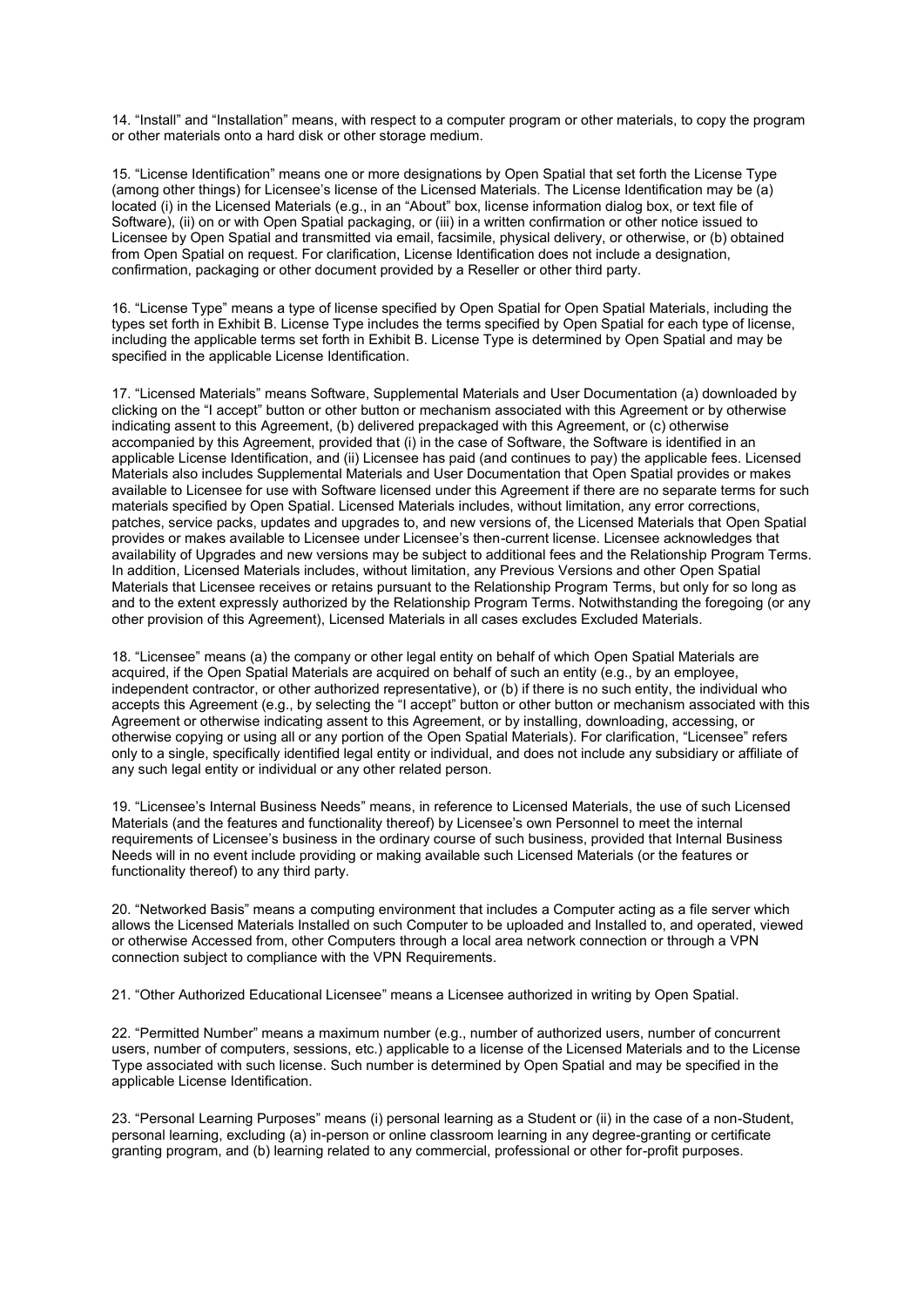24. "Personnel" means (a) Licensee's individual employees and (b) individual persons who are independent contractors working on Licensee's premises and who Install and Access the Licensed Materials only on and through Computers owned or leased and controlled by Licensee.

25. "Previous Versions" means, as to any then-current release of Licensed Materials, a prior release of the Licensed Materials as to which such then-current release is a successor or substitute (as determined by Open Spatial).

26. "Qualified Educational Institution" means an educational institution which has been accredited by an authorized governmental agency within its applicable local, state, provincial, federal, or national government and has the primary purpose of teaching its enrolled students.

27. "Relationship Program" means (i) Subscription or (ii) a rental program offered generally by Open Spatial pursuant to which Open Spatial makes available Licensed Materials.

28. "Relationship Program Terms" means the terms for a Relationship Program set forth by Open Spatial and as amended from time to time and which may be obtained on request.

29. "Reseller" means a distributor or reseller authorized directly or indirectly by Open Spatial to distribute authentic Open Spatial Materials to Licensee.

30. "Services" means services (including the results of services) provided or made available by Open Spatial, including, without limitation, support services, storage, simulation and testing services, training and other benefits, but excluding services provided or made available as part of a Relationship Program.

31. "Services Terms" means the terms for Services set forth in a duly executed Services Agreement/Document.

32. "Software" means a computer program, or a module or component of a computer program, distributed or made available by Open Spatial. The term "Software" may also refer to functions and features of a computer program.

33. "Stand-alone Basis" means (i) the Licensed Materials are Installed on a single Computer and (ii) the Licensed Materials cannot be Installed on, or operated, viewed or otherwise Accessed from or through any other Computer (e.g., through a network connection of any kind).

34. "Student" means an individual person enrolled as a student at a Qualified Educational Institution.

35. "Subscription" and "Annual License Fee" "(ALF) is the program offered generally by Open Spatial under which Open Spatial provides (among other things) updates and upgrades to, new versions of, and certain other support, services relating to Open Spatial Materials.

36. "Supplemental Materials" means materials, other than Software and related User Documentation, that are distributed or made available by Open Spatial for use with Software. Supplemental Materials include, without limitation, (a) content, such as sample drawings and designs, modules for drawings and designs, and representations of elements used in drawings and designs (e.g., buildings, parts of buildings, fixtures, furniture, bridges, roads, characters, backgrounds, settings and animations), (b) background materials, such as building codes and descriptions of building practices, (c) tools for rendering the output of the Software, such as fonts, and (d) Development Materials, application programming interfaces (APIs), and other similar developer materials (including API Information).

37. "Territory" (a) means the country, countries or jurisdiction(s) specified in the License Identification, or (b) if there is no such License Identification, or no country or jurisdiction is specified in the License Identification, means the country in which Licensee acquires a license to the Open Spatial Materials. If the License Identification specifies, or Licensee acquires the Open Spatial Materials in, a member country of the European Union or the European Free Trade Association, Territory means all the countries of the European Union and the European Free Trade Association.

38. "Uninstall" means to remove or disable a copy of Open Spatial Materials from a hard drive or other storage medium through any means or otherwise to destroy or make unusable a copy of the Open Spatial Materials.

39. "Upgrade" means a full commercial version of Licensed Materials (a) which is a successor to or substitute for a qualifying prior release (and may incorporate error corrections, patches, service packs and updates and